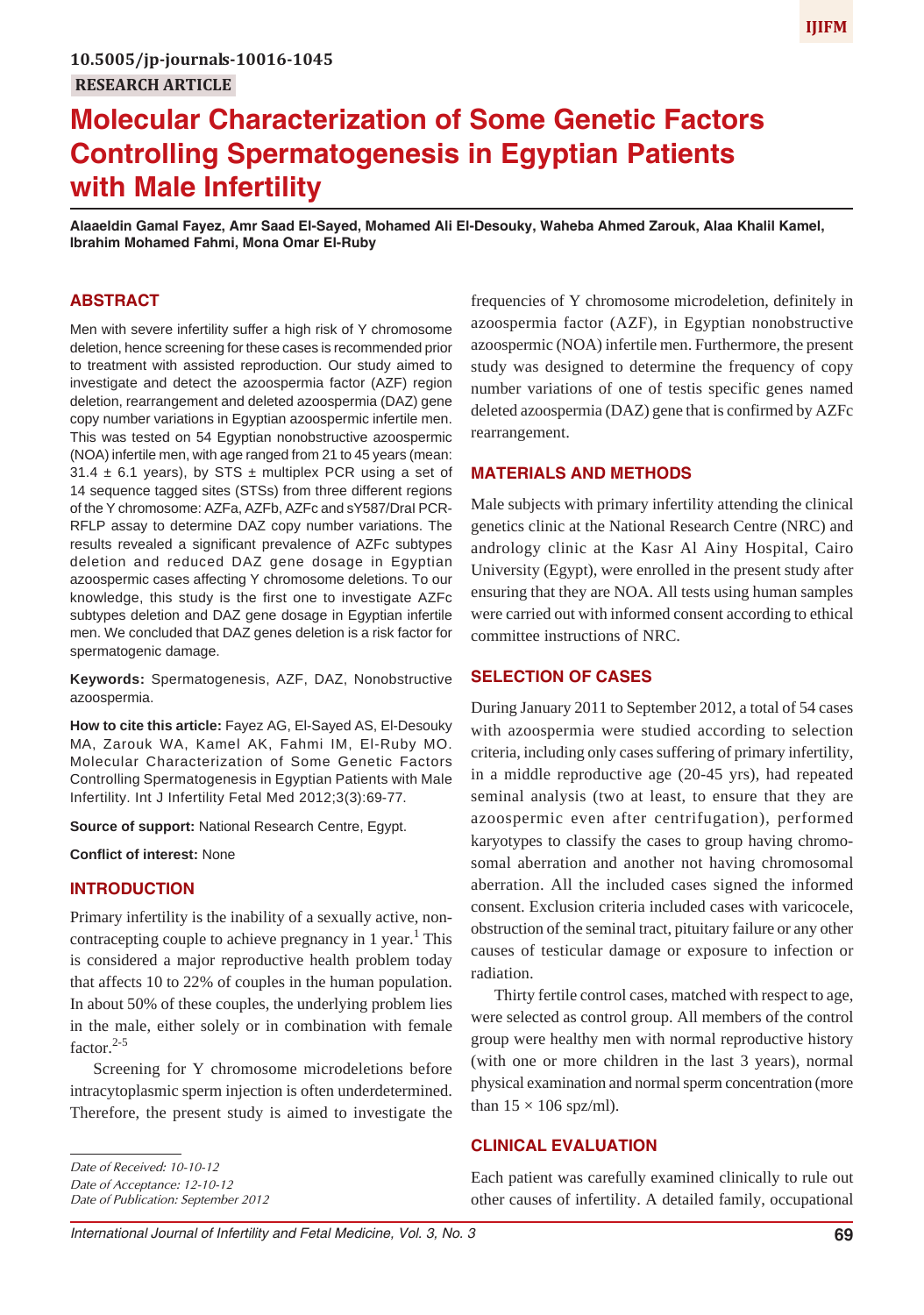and reproductive history were evaluated. Pedigree analysis for three generations was constructed to rule out consanguinity. Specific and local examination of the external genitalia with scoring the testicular size using the orchidometer, penile length, size and scrotal development were evaluated.

Signs of Klinefelter (KF) syndrome were reported for each case mainly; tall stature, underdeveloped of secondary sexual characters, testicular atrophy, feminine distribution of fat and others.

# **CYTOGENETIC STUDIES**

Peripheral blood lymphocyte cultures and G-banding technique were done for 54 patients according to the standard method.<sup>6</sup> High resolution using method of synchronization was done according to the method of Yunis et al<sup>7</sup> for some cases. A total of 25 metaphases were analyzed for each case. Any structural or numerical anomalies were recorded and karyotyped according to the ISCN.<sup>8</sup>

# **GENOMIC DNA EXTRACTION**

Blood samples were collected using Na2EDTA as anticoagulant inside vacutainer sterile tubes. DNA was isolated from peripheral blood leukocytes by QIAamp DNA Mini Kit (50 prep), cat no. 51304, Germany.

### **AZF MAPPING**

The European Academy of andrology and the European Molecular Genetics Quality Network (EAA/EMQN) guidelines indicate that the use of six STS loci (sY84, sY86, sY127, sY134, sY254, sY255) result in the detection of up to 95% of all reported Y-chromosome microdeletions in the AZF regions.<sup>9</sup> Additional STS loci can then be used to define the deletion breakpoints further. An STS was considered absent only after at least two amplifications failure in the presence of successful amplification of control (SRY-sY14).

So, mapping three regions of AZF [AZFa, AZFb and AZFc on most long (q) arm of Y chromosome] was carried out through three stages as follows:

### **Stage I—Mapping of Yq Classical Deletions**

Investigation of AZFa, AZFb and AZFc microdeletions was done using six  $STSs$  loci  $\pm$  multiplex PCR analysis according to EAA/EMQN best practice guidelines for molecular diagnosis of Y-chromosomal microdeletions.<sup>9</sup> These STS primers have been shown to give robust and reproducible results in multiplex PCR reactions by several laboratories and in external quality control trials and these are clinically relevant STSs to azoospermia condition.

The SRY gene, testis-determining factor on the short arm of the Y chromosome, was included in the analysis as an internal control for the presence of Y-specific AZF sequences and for absent Y chromosome (e.g. in XX males). A DNA sample from a fertile male and a blank (water) control was run in parallel with each multiplex PCR.

# **Stage II—Detection of DAZ Copy Number Variations**

According to Lin et  $al^{10}$  a combination of the DAZ dosage PCR and the STS multiplex PCR reaction detects most, if not all, deletions and duplications at AZFc, so this stage aimed to deep investigation of most relevant AZFc genes to spermatogenic disturbance through investigation of DAZ gene copy number variations for cases outcoming from stage I who had sY255 and sY254. Investigation was carried out using single nucleotide variants (SNVs) PCR analysis. After subsequent confirmation of amplification of sY587, the copy number variation analysis was accomplished by sY587/DraI PCR-RFLP (Table 1).

The PCR product was digested by fast digest *DraI* restriction enzyme for 5 minutes at 37ºC. Finally, the digested products were run on a 3% agarose gel containing ethidium bromide and visualized by UV transilluminator.

# **Stage III—Typing of AZFc Subdeletions**

This stage aimed to confirm the results of stage II through AZFc rearrangements analysis using seven AZFc-specific sequence tagged sites (STSs) (sY1191, sY1291, sY1206,  $sY1201, sY1258, sY1054, sY1161$  to identify the subtypes of AZFc deletions. The AZFc rearrangement analysis results were interpreted according to Table 2.<sup>11-14</sup>

Detailed sequences of the all primers that used in molecular studies were given in Table 3.

# **STATISTICAL ANALYSIS**

Statistical analysis was performed using the statistical package SPSS for Windows (version 17; SPSS, Chicago, IL, USA). Data were presented as frequencies and statistical evaluation was performed by Chi-squared test  $(\chi^2)$  to statistic the significance of differences among these frequencies.

| Table 1: DAZ gene fragments after Dral digestion <sup>11</sup> |        |                                               |                                          |  |  |  |
|----------------------------------------------------------------|--------|-----------------------------------------------|------------------------------------------|--|--|--|
| <b>STS</b>                                                     | enzyme | Restriction DAZ genes                         | Length of<br>digested<br>fragments (bps) |  |  |  |
| sY587 Dral                                                     |        | DAZ3/DAZ4<br>DAZ1/DAZ2<br>DAZ1/DAZ2/DAZ3/DAZ4 | 195<br>122/77<br>49/26                   |  |  |  |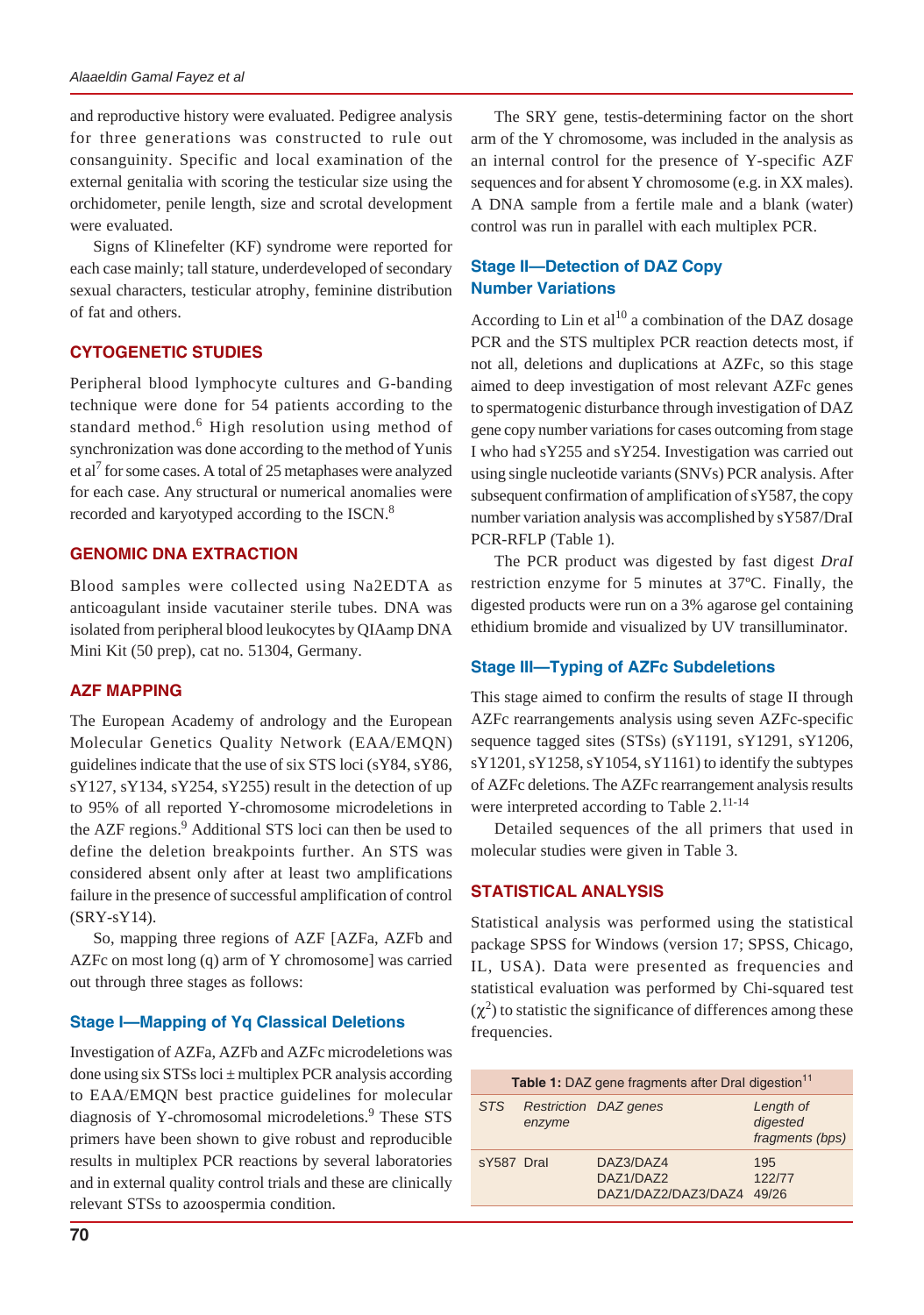*Molecular Characterization of Some Genetic Factors Controlling Spermatogenesis in Egyptian Patients with Male Infertility*

| <b>Table 2: AZFc subdeletions interpretation</b> |            |        |        |             |        |        |                   |
|--------------------------------------------------|------------|--------|--------|-------------|--------|--------|-------------------|
| sY1258                                           | sY1161(x2) | sY1191 | sY1291 | sY1206 (x2) | sY1054 | sY1201 | Subdeletion types |
| ÷                                                |            |        |        |             |        |        | gr/gr             |
| $\div$                                           |            |        |        |             |        |        | b2/b3             |
| ÷                                                |            |        |        |             |        |        | b3/b4             |
| ÷                                                |            |        |        |             |        |        | b1/b2             |
|                                                  |            |        |        |             |        |        | b2/b4             |

| <b>Table 3:</b> Nucleotide sequence of 15 selected sets of primers |                                                |                                          |                        |                  |  |  |  |  |
|--------------------------------------------------------------------|------------------------------------------------|------------------------------------------|------------------------|------------------|--|--|--|--|
| <b>STS</b>                                                         | Forward $(5'-3')$                              | Reverse (5'-3')                          | Amplicon<br>size (bps) | Y region         |  |  |  |  |
|                                                                    |                                                | Mapping of Yq classical deletion primers |                        |                  |  |  |  |  |
| <b>SRY</b>                                                         | GAA TAT TCC CGC TCT CCG GA                     | <b>GCT GGT GCT CCA TTC TTG AG</b>        | 214                    | P arm            |  |  |  |  |
| SY86                                                               | GTG ACA CAC AGA CTA TGC TTC                    | ACA CAC AGA GGG ACA ACC CT               | 320                    | A7Fa             |  |  |  |  |
| sY127                                                              | GGC TCA CAA ACG AAA AGA AA                     | CTG CAG GCA GTA ATA AGG GA               | 274                    | A7F <sub>b</sub> |  |  |  |  |
| sY254                                                              | GGG TGT TAC CAG AAG GCA AA                     | GAA CCG TAT CTA CCA AAG CAG C            | 400                    | AZFC             |  |  |  |  |
| sY84                                                               | AGA AGG GTC TGA AAG CAG GT                     | GCC TAC TAC CTG GAG GCT TC               | 326                    | A7Fa             |  |  |  |  |
| sY134                                                              | GTC TGC CTC ACC ATA AAA CG                     | ACC ACT GCC AAA ACT TTC AA               | 301                    | AZFb             |  |  |  |  |
| sY255                                                              | GTT ACA GGA TTC GGC GTG AT                     | CTC GTC ATG TGC AGC CAC                  | 126                    | <b>AZFc</b>      |  |  |  |  |
|                                                                    |                                                | Typing of AZFc subdeletion primers       |                        |                  |  |  |  |  |
| sY1054                                                             | ACC TAA GGG AAC CCA GGA GA                     | CGA CAC TTT TGG GAA GTT TCA              | 340                    | AZF <sub>c</sub> |  |  |  |  |
| sY1201                                                             | CCG ACT TCC ACA ATG GCT                        | GGG AGA AAA GTT CTG CAA CG               | 677                    | AZF <sub>c</sub> |  |  |  |  |
| sY1206                                                             | ATT GAT CTC CTT GGT TCC CC                     | GAC ATG TGT GGC CAA TTT GA               | 394                    | AZF <sub>c</sub> |  |  |  |  |
| sY1161                                                             | CGA CAC TTT TGG GAA GTT TCA                    | TTG TGT CCA GTG GTG GCT TA               | 330                    | AZF <sub>c</sub> |  |  |  |  |
| sY1191                                                             | CCA GAC GTT CTA CCC TTT CG                     | GAG CCG AGA TCC AGT TAC CA               | 385                    | AZF <sub>c</sub> |  |  |  |  |
| sY1258                                                             | AAC CCC ATC TCT AGC AAA AAT ATG                | TAG GTG ACA GGG CAG GAT TC               | 968                    | AZF <sub>c</sub> |  |  |  |  |
| sY1291                                                             | TAA AAG GCA GAA CTG CCA GG                     | GGG AGA AAA GTT CTG CAA CG               | 527                    | AZF <sub>c</sub> |  |  |  |  |
|                                                                    | Detection of DAZ copy number variations primer |                                          |                        |                  |  |  |  |  |
| sY587                                                              | TGG TTA ATA AAG GGA AGG TGT TTT                | TCT CCA GGA CAG GAA AAT CC               | 270                    | AZFc             |  |  |  |  |
|                                                                    |                                                |                                          |                        |                  |  |  |  |  |

AZF: Azoospermia factor; STS: Sequence tagged site

### **ETHICAL CONSIDERATIONS**

- Written consent was taken from every case sharing in the study.
- The participants were informed about the purpose of the study.
- All the steps of the tests were explained to the patient with all its possible complications.
- All patients' clinician data and test results are confidential.

### **RESULTS**

- *Clinical analysis:* The mean age of cases was  $31.4 \pm$ 6.1 years (range: 21-45 years). Examination of the external genitalia and signs of KF syndrome revealed that 12 of 54 studied NOA cases (22.2%) had signs of KF syndrome as shown in Table 4.
- *Karyotyping analysis:* The karyotyping analysis aimed to classify the azoospermic cases to two groups; Azoospermic infertile men with chromosomal aberration and other ones without chromosomal aberration. Therefore, chromosomal studies showed KF syndrome

(47, XXY) in 12/54 (22.2%) and 39 cases without KF syndrome  $(72.2\%)$ , one case had 46, X invY  $(q11.21)$ q11.22) and two cases had XX male. Among 12 KF syndrome cases, 11 were diagnosed as nonmosaic (11/12, 91.7%) and one case diagnosed as mosaic (1/12, 8.3%), as shown in Table 5.

• *Yq mapping analysis:* Mapping of Yq region revealed AZF aberration in 11 cases (11/54, 20.4%). Among them, 10 cases had AZFc aberrations (10/11, 90.9%) and one case had partial AZFa+b deletion (1/11, 9.1%). Among 10 azoospermic cases with AZFc aberrations, three cases had complete AZFc deletion  $(3/10, 30\%)$  with DAZ1/2/3/4 deletion, two cases (46, XX male with positive SRY gene) had complete AZF deletion including all AZFc region (2/10, 20%), five cases had only DAZ1/2 loss (5/10, 50%) and no cases had only DAZ3/4 loss. It was found that all 10 cases which had AZFc aberrations had DAZ1/2 deletion.

From combining molecular and karyotyping data, we found no significant difference between frequency of sex chromosomal anomalies and frequency of sex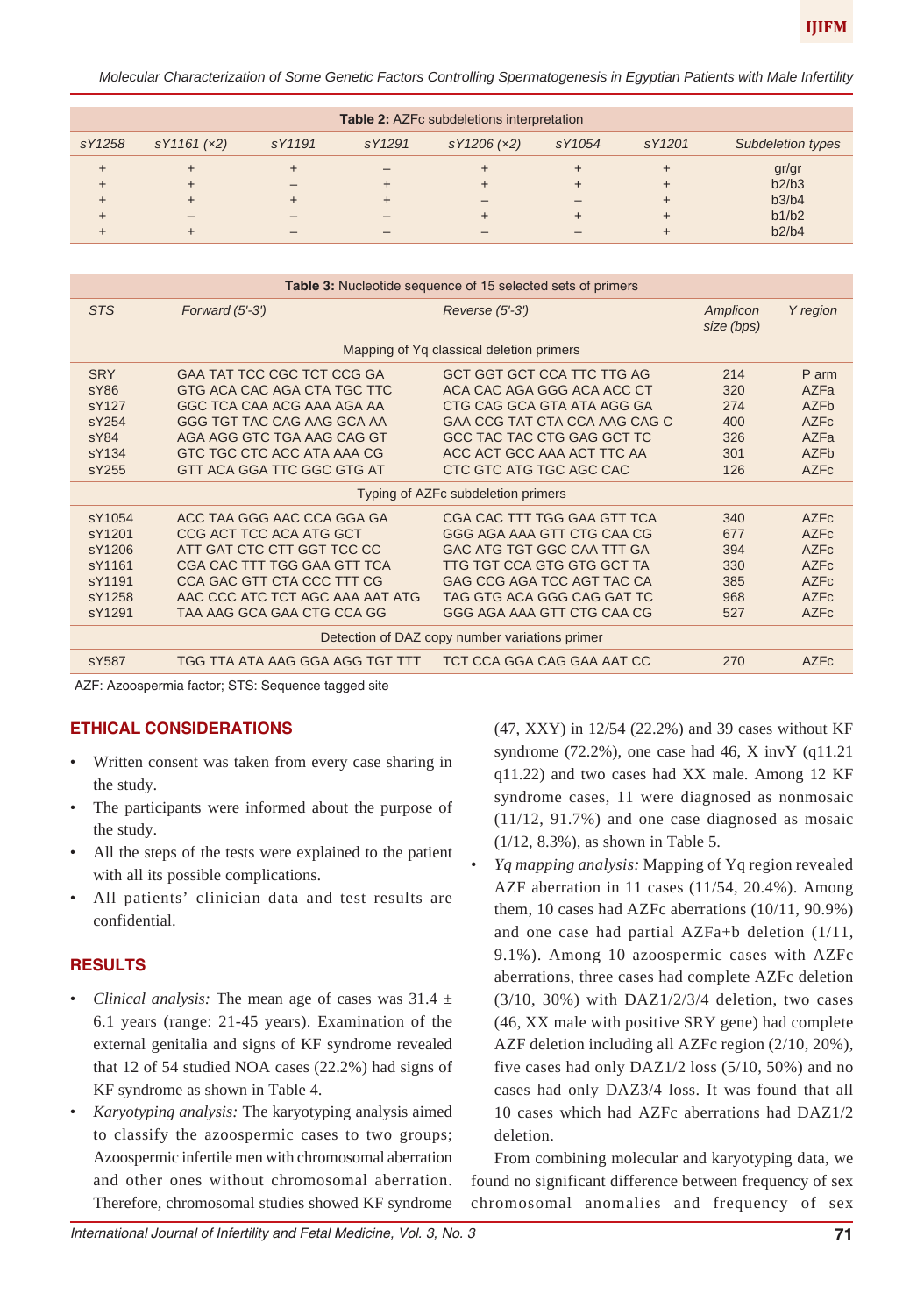#### *Alaaeldin Gamal Fayez et al*

| <b>Table 4:</b> Results of clinical evaluation of the studied KF infertile men cases |             |                           |        |                              |  |  |  |  |
|--------------------------------------------------------------------------------------|-------------|---------------------------|--------|------------------------------|--|--|--|--|
| ID                                                                                   | Age (years) | <b>Testicular atrophy</b> | Height | Gynecomastia (breast tissue) |  |  |  |  |
| 3                                                                                    | 31          | Severe bilateral          | Mean   | $-ve$                        |  |  |  |  |
| 10                                                                                   | 31          | Severe bilateral          | Mean   | $-ve$                        |  |  |  |  |
| 12                                                                                   | 26          | Severe bilateral          | Mean   | $-ve$                        |  |  |  |  |
| 13                                                                                   | 45          | Severe bilateral          | Mean   | $-ve$                        |  |  |  |  |
| 16                                                                                   | 35          | Mild right                | Mean   | $-ve$                        |  |  |  |  |
| 17                                                                                   | 39          | Severe bilateral          | Mean   | $-ve$                        |  |  |  |  |
| 18                                                                                   | 23          | Severe bilateral          | Mean   | $-ve$                        |  |  |  |  |
| 19                                                                                   | 30          | Severe bilateral          | Mean   | $-ve$                        |  |  |  |  |
| 23                                                                                   | 21          | Mild bilateral            | Mean   | $-ve$                        |  |  |  |  |
| 24                                                                                   | 26          | Severe bilateral          | Mean   | $-ve$                        |  |  |  |  |
| 26                                                                                   | 28          | Mild bilateral            | Mean   | $-ve$                        |  |  |  |  |
| 27                                                                                   | 27          | Mild bilateral            | Tall   | $-ve$                        |  |  |  |  |

#### **Table 5:** Results of karyotypes among the studied infertile male cases

| Cases ID | Age (years) | Karyotyping                 | <b>AZF</b> deletion                     |
|----------|-------------|-----------------------------|-----------------------------------------|
| 3        | 31          | 47, XXY                     | <b>No</b>                               |
| 10       | 31.5        | 47. XXY                     | <b>No</b>                               |
| 12       | 26          | 47, XXY                     | <b>No</b>                               |
| 13       | 45          | 47, XXY                     | <b>No</b>                               |
| 16       | 35          | 47, XXY (75%); 46, XY (25%) | <b>No</b>                               |
| 17       | 39          | 47, XXY                     | <b>No</b>                               |
| 18       | 23          | 47. XXY                     | gr/gr with DAZ1/2 del                   |
| 19       | 30          | 47, XXY                     | <b>No</b>                               |
| 23       | 21          | 47, XXY                     | gr/gr with DAZ1/2 del                   |
| 24       | 26          | 47, XXY                     | <b>No</b>                               |
| 26       | 28          | 47, XXY                     | <b>No</b>                               |
| 27       | 27          | 47, XXY                     | <b>No</b>                               |
| 44       | 37          | 46, X invY (q11.21, q11.22) | b <sub>2</sub> /b <sub>4</sub> deletion |
| 51       | 35          | 46, XX male                 | Complete AZF deletion, +ve SRY          |
| 54       | 31          | 46, XX male                 | Complete AZF deletion, +ve SRY          |

chromosomal normality in Y microdeleted cases, data showed in Table 6.

#### **DISCUSSION**

AZFc subdeletion typing analysis was reported that, among the 10 cases, that had AZFc aberrations, five cases had gr/gr subtype with DAZ1/2 deletion (5/10, 50%), three cases had b2/b4 subtype with DAZ1/2/3/4 deletion (3/10, 30%), and two cases (46, XX male with positive SRY gene) accounted as b2/b4 subtype because they had no Y chromosome. Only one case (case no. 37) had a microdeletion outside the DAZ region, as shown in Table 7 and Figs 1 to 3C.

Regarding total number of cases included in the present study, Yq mapping analysis results were summarized in Table 8.

Therefore, in the azoospermic infertile men included in this study, there was a significant difference between the prevalence of AZFc aberration and AZFa+b aberration and a significant difference between the prevalence of AZFc aberrations combined with reduced DAZ dosage and AZFc aberrations not combined with reduced DAZ dosage.

All normozoospermic fertile men had no detected AZF deletions using the same technique.

It has long been recognized that Y chromosome microdeletions and chromosomal anomalies are closely related to male infertility. However, few studies have specifically examined the general characteristics of the whole AZF region and its rearrangements in NOA infertile men in Egypt. Additionally, these Y chromosome microdeletions cannot be predicted cytogenetically, on the basis of clinical findings or by semen analysis. Thus, PCR-based AZF screening for Yq microdeletions is necessary.

In the past, the diagnosis of a genetic etiology had little clinical significance. But recently, with the advent of assisted reproductive technology and our knowledge of the vertical iatrogenic transmission of these genetic anomalies to the offspring, diagnosing the presence of these deletions has become very important. Diagnosis not only aids in determining the prognosis in these infertile cases, but provides the information necessary to counsel these couples effectively, particularly with regard to the birth of infertile male offspring who may have the same or secondary, and larger deletions with more severe testicular phenotype.<sup>15</sup>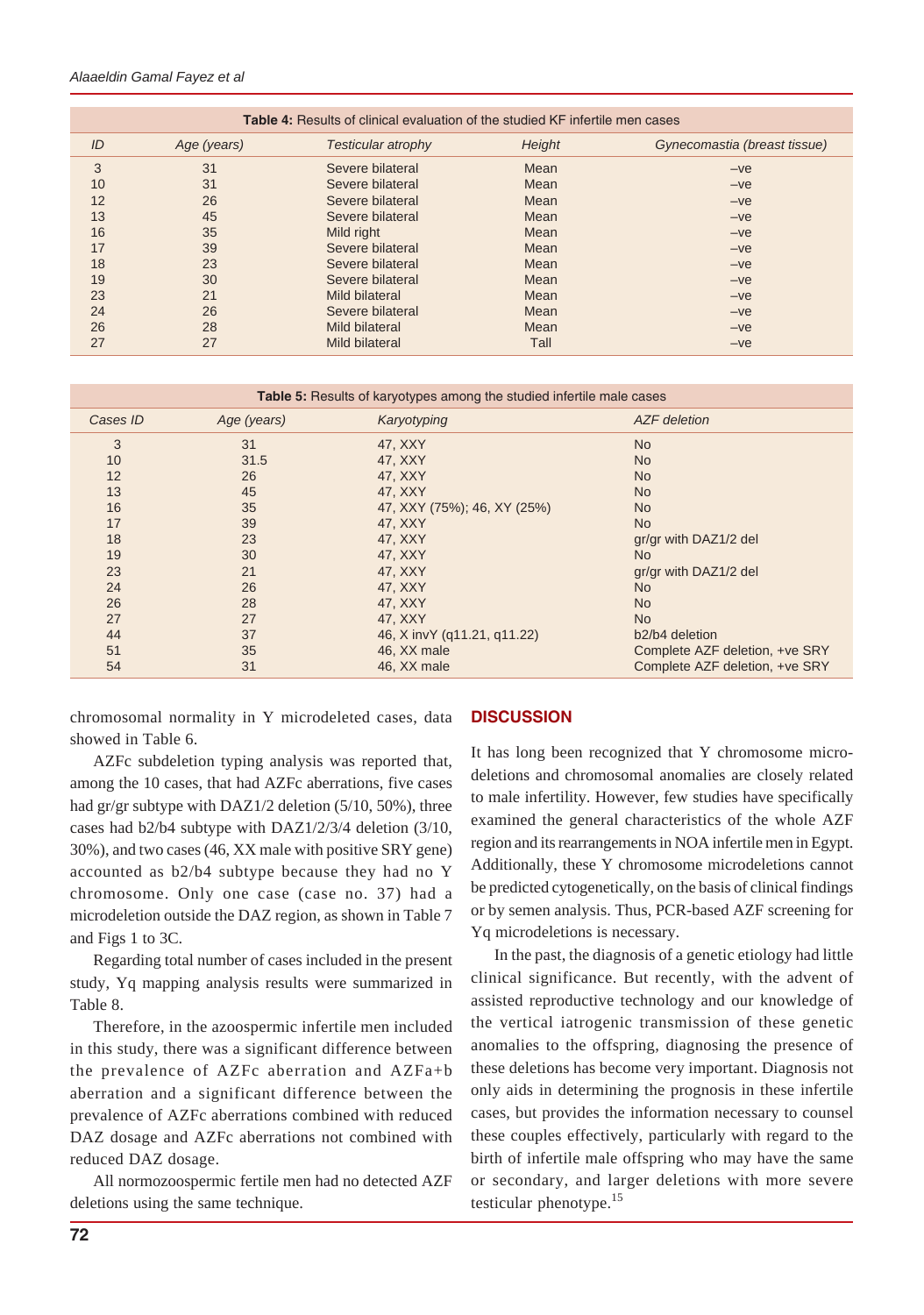*Molecular Characterization of Some Genetic Factors Controlling Spermatogenesis in Egyptian Patients with Male Infertility*

| Table 6: Chi-square analysis for combining molecular and karyotyping data                |                                   |             |                         |  |  |  |  |
|------------------------------------------------------------------------------------------|-----------------------------------|-------------|-------------------------|--|--|--|--|
| Frequency of sex chromosomal<br>Frequency of sex chromosomal<br>Chi-square test analysis |                                   |             |                         |  |  |  |  |
| anomalies in Y microdeleted cases                                                        | normality in Y microdeleted cases | $x^2$ value | $p$ -value <sup>§</sup> |  |  |  |  |
| 5/11(45.5%)                                                                              | 6/11(54.5%)                       | 0.091       | 0.763                   |  |  |  |  |
|                                                                                          |                                   |             |                         |  |  |  |  |

§Values for p less than 0.05 were considered statistically significant

| Table 7: AZF mapping and karyotyping results for Y microdeleted azoospermia cases |                                                 |                          |           |           |                   |          |                |               |               |                         |
|-----------------------------------------------------------------------------------|-------------------------------------------------|--------------------------|-----------|-----------|-------------------|----------|----------------|---------------|---------------|-------------------------|
| Cases ID                                                                          | Karyotyping                                     | AZFa del<br>sY84<br>sY86 |           | sY134     | AZFb del<br>sY127 | AZFc del | sY254<br>sY255 | DAZ1/2<br>del | DAZ3/4<br>del | <b>AZFc</b><br>subtypes |
| $\overline{2}$<br>$\overline{7}$                                                  | 46, XY<br>46, XY,                               |                          |           |           |                   | $+$      | $\ddot{}$      | $+$           | $+$           | b2/b4                   |
|                                                                                   | $15ps + 12$                                     |                          |           |           |                   | $+$      | $\ddot{}$      | $+$           | $+$           | b2/b4                   |
| 9                                                                                 | 46, XY                                          |                          |           |           |                   |          |                | $+$           |               | gr/gr                   |
| 14                                                                                | 46, XY                                          |                          |           |           |                   |          |                | $+$           |               | gr/gr                   |
| 18                                                                                | 47, XXY                                         |                          |           |           |                   |          |                | $+$           |               | gr/gr                   |
| 23                                                                                | 47, XXY                                         |                          |           |           |                   |          |                | $+$           |               | gr/gr                   |
| 28                                                                                | 46, XY                                          |                          |           |           |                   |          |                | $+$           |               | gr/gr                   |
| 37                                                                                | 46, XY                                          | $+$                      |           |           | $+$               |          |                |               |               |                         |
| 44                                                                                | 46, X inv<br>Y(q11.21, q11.22)                  |                          |           |           |                   | $+$      | $+$            | $+$           | $+$           | b2/b4                   |
| 51                                                                                | 46, XX with<br>presence of                      |                          |           |           |                   |          |                |               |               |                         |
| 54                                                                                | <b>SRY (sY14)</b><br>46, XX with<br>presence of | $\ddot{}$                | $\ddot{}$ | $+$       | $\ddot{}$         | $+$      | $+$            | $+$           | $+$           | b2/b4                   |
|                                                                                   | <b>SRY (sY14)</b>                               | $\ddot{}$                | $\ddot{}$ | $\ddot{}$ | $\ddot{}$         | $+$      | $\ddot{}$      | $\ddot{}$     | $\ddot{}$     | b2/b4                   |

+: Sequence-tagged site marker deleted; –: Sequence-tagged site marker present; Del: Deletion

| Table 8: Results of Yq mapping analysis for all cases and Chi-square test analysis for all AZF aberrations among deleted<br>azoospermic infertile men |                                        |                          |                     |                                     |  |  |  |
|-------------------------------------------------------------------------------------------------------------------------------------------------------|----------------------------------------|--------------------------|---------------------|-------------------------------------|--|--|--|
| <b>AZF</b> aberrations                                                                                                                                | No. of cases/total                     | Chi-square test analysis | Percentage          |                                     |  |  |  |
|                                                                                                                                                       | number of cases                        | $\chi^2$ value           | $p$ -value $\delta$ |                                     |  |  |  |
| <b>AZF</b><br>AZFc only<br>Partial AZFa+b<br>AII AZF<br>$-$ AZF aberrations<br>combined with<br>reduced DAZ<br>dosage                                 | 11/54<br>8/11<br>1/11<br>2/11<br>10/11 | 7.82<br>7.36             | 0.02<br>0.007       | 20.4<br>72.7<br>9.1<br>18.2<br>90.9 |  |  |  |
| $-$ AZF aberrations<br>not combined with<br>reduced DAZ dosage<br>AZFc aberrations<br>combined with                                                   | 1/11                                   |                          |                     | 9.1                                 |  |  |  |
| reduced DAZ dosage<br>DAZ1/2 del only (gr/gr)<br>$\qquad \qquad -$<br>DAZ3/4 del only<br>$\qquad \qquad -$<br>DAZ1/2/3/4 del<br>only $(b2/b4)$        | 8/54<br>5/8<br>0/8<br>3/8              | 0.50                     | 0.48                | 14.8<br>62.5<br>$\Omega$<br>37.5    |  |  |  |

§Values for p less than 0.05 were considered statistically significant

Selection of an appropriate combination of sequence tagged site (STS) loci is critical in the determination of Y-chromosome microdeletion frequency. The European Academy of Andrology and the European Molecular Genetics Quality Network guidelines indicate that the use of six STS loci (sY84, sY86, sY127, sY134, sY254, sY255) results in the detection of up to 95% of all reported

Y chromosome microdeletions in the AZF regions.<sup>9</sup> Additional STS loci can then be used to define the deletion breakpoints further.

According to the European Association of Urology Guidelines on Male Infertility (The 2012 update), the highest frequency of classical Y microdeletions is found in men with azoospermia (8-12%) followed by those with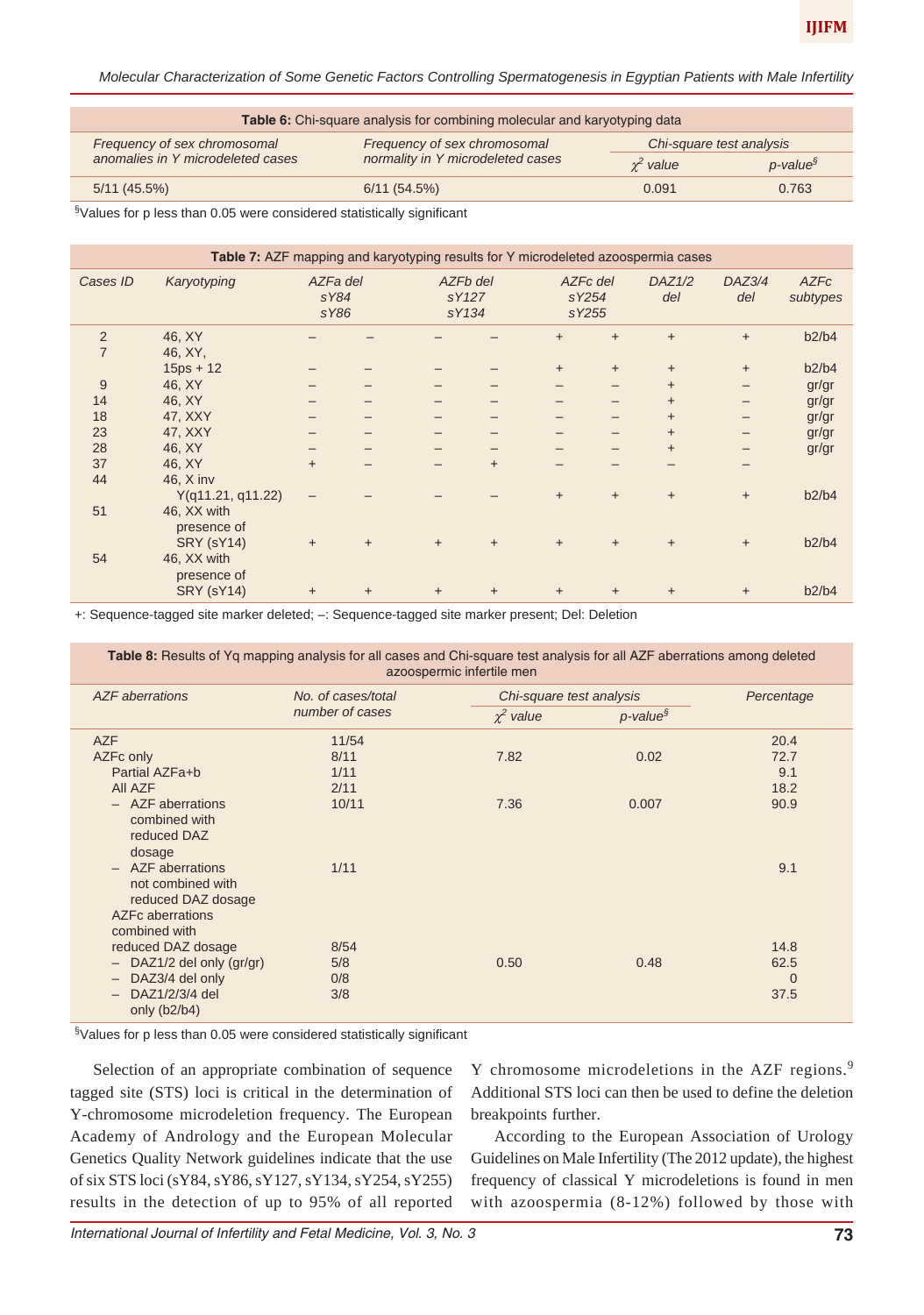

**Fig. 1:** Y chromosome and deletion intervals for the studied cases: (A) A list of the sequence-tagged sites screened of the AZFa, AZFb and AZFc regions. RBM1 and DAZ are genes identified in each region, (B) microdeletion maps of positive cases. Blue boxes represent the presence of a STS. White boxes represent the absence of a STS. Map of male controls is demonstrated in the last row



**Fig. 2:** Schematic representation of our results for AZFc structure, AZFc-specific STS and DAZ-specific SNV analysis. At the top, the ampliconic structure of the AZFc region. Red stars numbered 1 to 4 show the position of the four DAZ genes. Immediately, below are indicated the STSs utilized to detect deletions. Below are the results for STS analysis (on the left) with the resulting organization of AZFc amplicons (on the right). Blue boxes: STS present, and lines—STS absent; (A) gr/gr deletion identified by the absence of sY1291 and DAZ1/2; (B) b2/b4 deletion identified by the presence of sY1201, 1161 and 1258 only

oligozoospermia  $(3-7%)$ <sup>16</sup> The frequency and type of Y chromosome microdeletions varied according to ethnic, regional differences, selection criteria for patient samples or methodological differences.<sup>17</sup>

In this study, 20.4% of the studied Egyptian NOA infertile men had Yq deletions; on the other side, Medica et al<sup>18</sup> found no Y chromosome microdeletions in NOA men in Croatia (Europe), India, Taiwan (Asia) and Morocco  $(A$ frica).<sup>19-21</sup>

According to EAA/EMQN guidelines (2004 to 2012), about 90% of NOA men have not any classical Y microdeletions. So in this work, we performed more specific mapping to a whole AZF region to include DAZ gene dosage that was confirmed by AZFc subtypes assay. Therefore, we found a significant prevalence of reduced DAZ gene dosage (90.9%) among Egyptian NOA men.

Seven studies reported the highest frequency of microdeletions in the AZFc region.15,22-25,26,27 This agrees with our findings, where 90% of Yq deletions are due to AZFc. However, Mafra et al<sup>28</sup> reported that nonobstructive azoospermic men from Brazil (South America) had no AZFc deletions.

In our study, only one case had partial AZFa+b microdeletion detected, and this agrees with Lin et al,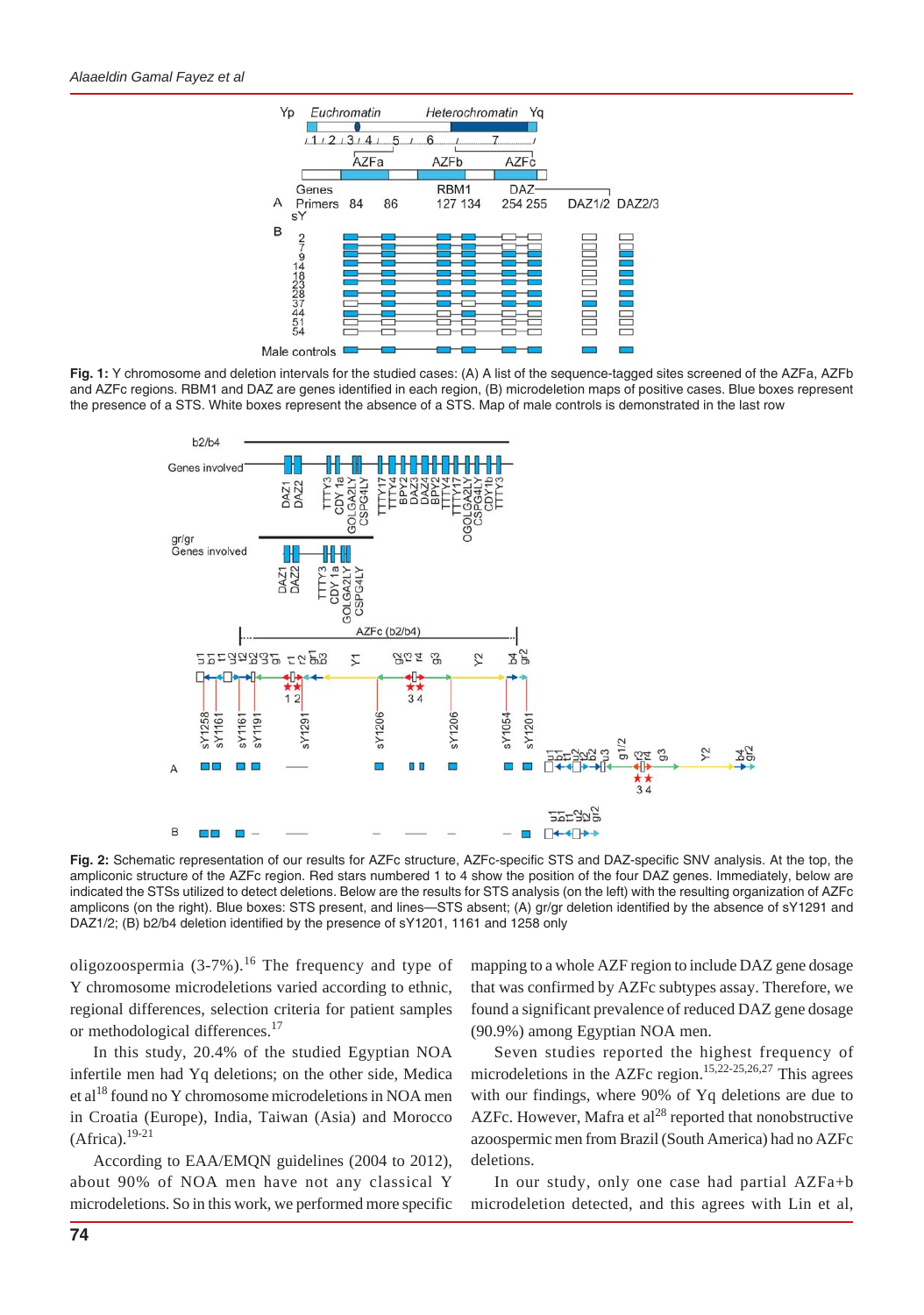*Molecular Characterization of Some Genetic Factors Controlling Spermatogenesis in Egyptian Patients with Male Infertility*



Figs 3A to C: (A) STS ± multiplex PCR amplified products of sY1291 and sY1191 of AZFc subdeletion showed that cases no. 9, 14, 18 and 23 had gr/gr deletion type, where sY1291 was deleted, (B) agarose gel electrophoresis for restriction enzyme assay by Dra I showed that case no. 9 had absent 122 bps fragment, indicating that DAZ1/2 were deleted, (C) STS ± multiplex PCR amplified products of sY254, 86, 127 and SRY showed that case no. 7 had sY254 deletion, PHI-174/Hae III marker (M)

Tsujimura et al, Medica et al, Ferlin et al, Imken et al, Mitra et al, Yang et al, Mirfakhraie et al<sup>18,19-21,24,26,29,30</sup> who reported no AZFb deletions in NOA men. But, our previous finding was on contrast with Foresta et al, Lin et al, Martinez et al, Dada et al, Dai et al<sup>15,22,24,25,27</sup> which reported that the next highest frequency of microdeletion after AZFc is AZFb, also Le Bourhis et al $^{23}$  found AZFa microdeletion.

According to our results, we found that certain deletion patterns could be related to the Egyptian cases, where AZFc deletion with reduced DAZ gene copy number accounting 72.7% of cases had AZF deletion.

We found frequency of a certain STS markers lower in Egyptian cases than China ones, where Dai et  $al^{27}$  reported 94.1% deletion in sY254 and 94.1% deletion in sY255, but this work reported 50% deletion in sY254 and 50% deletion in sY255.

In this work, the frequency of DAZ1/2 deletion among Egyptian NOA men was 9.3% and 5.6% for DAZ1/2/3/4 deletion, and no found any cases had only DAZ2/3 deletion. Therefore, this frequency was considered compatible with others because there are studies which have shown that in the Caucasian population 15% of idiopathic azoospermia cases had deletion of either 4 DAZ genes or DAZ1/DAZ2 in AZFc region, and 8.8% of china azoospermic patients had complete deletion of DAZ genes, and DAZ1/DAZ2 deletion was confirmed in 8.3 of azoospermic patients.<sup>11,15,31</sup>

In this work, the recorded increased prevalence of AZFc deletion in infertile men, who had Yq deletions, represents a risk factor for male infertility, and among eight cases had AZFc deletions, mostly were of the gr/gr subtype (62.5%) followed by b2/4 subtype (37.5%).

Our findings are in agreement with and further support other preliminary reports done on AZFc deletions.<sup>12,31,32</sup> These studies suggested that the gr/gr deletion and the g1/g2, which remove DAZ copies 1 and 2, represented a risk factor for spermatogenic damage. In contrast, the b2/b3, gr/gr and g1/g3 deletions, which remove DAZ copies 3 and 4, seemed to have no or little effect on fertility.

# **CONCLUSION AND RECOMMENDATIONS**

To our knowledge, the previous Egyptian studies  $33-35$  of male infertility were not investigated AZFc subtypes deletion and DAZ gene copy number variation, so this is the first study manipulated genetic mapping of AZFc region to investigate the prevalence of AZFc subtypes deletion and DAZ gene dosage in Egyptian azoospermic infertile men. Microdeletion analysis using  $STS \pm$  multiplex PCR and PCR-RFLP could be sufficient tool to determine the frequency, mapping and site of gene deletion. DAZ genes deletion is a risk factor for spermatogenic damage.

According to this work, the frequency and type of Y chromosome microdeletions varied by ethnic and regional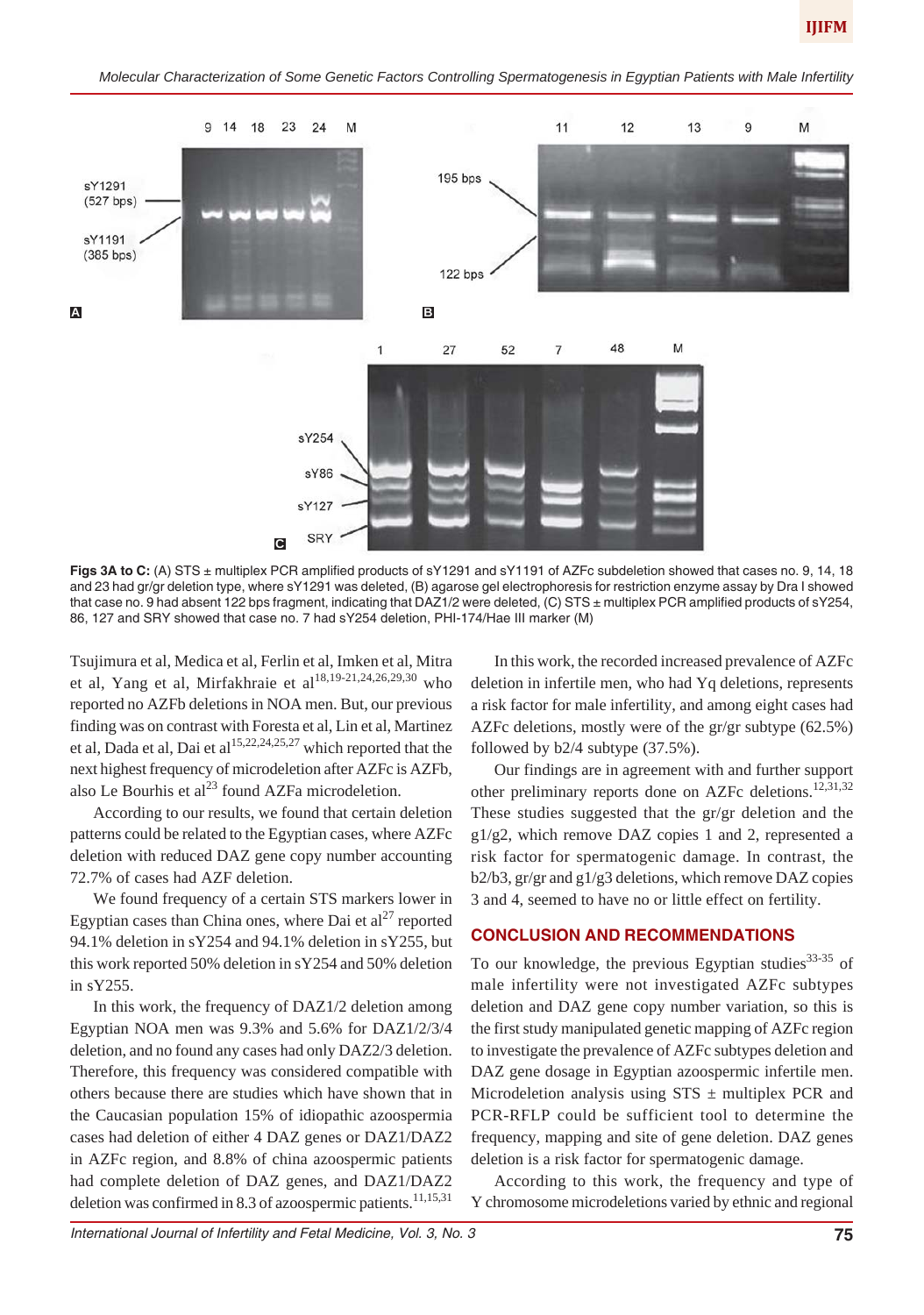differences. So, we recommend adding the DAZ gene dosage investigation in EAA/EMQN classical Y microdeletions protocol for Egyptian NOA cases, especially that DAZ gene abnormality could be transmitted from the father to his offspring after successful intracytoplasmic sperm injection (ICSI). Also, we recommend studying the prevalence of Y microdeletion in Egyptian NOA infertile men population using more cases and STS markers.

# **REFERENCES**

- 1. World Health Organization. WHO manual for the standardized investigation and diagnosis of the infertile couple. Cambridge, UK: Cambridge University Press 2000.
- 2. Mosher W. Reproductive impairments in the United States 1965-1982. Demography 1985;22:415-30.
- 3. Tse J, Yeung W, Lau E. Deletions within the azoospermia factor subregions of the Y chromosome in Hong Kong Chinese men with severe male-factor infertility: Controlled clinical study. HKMJ 2000;6:143-46.
- 4. Anurag M, Rima D, Rajeev K, Gupta N, Kiran K, Gupta S. Screening for Y-chromosome microdeletions in infertile Indian males: Utility of simplified multiplex PCR. Indian J Med Res 2008;127:124-32.
- 5. Dada R, Thilagavathi J, Venkatesh S, Esteves S, Agarwal A. Genetic testing in male infertility. Open Reprod Sci J 2011;3: 42-56.
- 6. Verma R, Babu A. Principles and techniques. Human Chromosomes (2nd ed) New York, San Francisco Mc Graw Hill Inc, 1995.
- 7. Yunis J, Brunning R, Lobell M. High resolution chromosomes as an independent prognostic indicator in adult acute nonlymphocytic leukemia. New Engl J Med 1984;311: 812-18.
- 8. ISCN: An International System for Human Cytogenetics Nomenclature. Shaffer L, Tommerup N (Eds). S Karger Basel 2005.
- 9. Simoni M, Bakker E, Krausz C. EAA/EMQN best practice guidelines for molecular diagnosis of Y-chromosomal microdeletions. State of the art 2004. Int J Androl 2004;27:240-49.
- 10. Lin Y, Hsu C, Yen P. A two-step protocol for the detection of rearrangements at the AZFc region on the human Y chromosome. Mol Hum Reprod 2006;12:347-51.
- 11. Yuan Y, Cui-ying X, Si-zhong Z, Si-xaio Z, Ming-kong H, Li L. High risk genetic factor in Chinese patients with idiopathic male infertility; deletion of DAZ gene copy on Y chromosome. Chin Med J 2004;117:1092-94.
- 12. Lu C, Zhang J, Li Y, Xia Y, Zhang F, Wu B, et al. The b2/b3 subdeletion shows higher risk of spermatogenic failure and higher frequency of complete AZFc deletion than the gr/gr subdeletion in a Chinese population. Hum Mol Genet 2009;18: 1122-30.
- 13. Ferlin A, Tessari A, Ganz F, Marchina E, Barlati S, Garolla A, et al. Association of partial AZFc region deletions with spermatogenic impairment and male infertility. J Med Genet 2005;42:209-13.
- 14. de Carvalho C, Zuccherato L, Fujisawa M, Shirakawa T, Ribeirodos-Santos A, Santos S, et al. Study of AZFc partial deletion gr/gr in fertile and infertile Japanese males. J Hum Genet 2006;1: 794-99.
- 15. Dada R, Gupta NP, Kucheria K. Yq microdeletions azoospermia factor candidate genes and spermatogenic arrest. J Biomol Tech 2004;15:176-83.
- 16. Jungwirth A, Giwercman A, Tournaye H, Diemer T, Kopa Z, Dohle G, et al. European Association of Urology Guidelines on male infertility: The 2012 Update. Eur Urol 2012;623: 24-332.
- 17. Krausz C, Forti G, McElreavey K. The Y chromosome and male fertility and infertility. Int J Androl 2003;26:70-75.
- 18. Medica I, Gligorievska N, Prenc M, Peterlin B. Y microdeletions in the Istria country, Croatia. Asian J Androl 2005;7:213-16.
- 19. Imken L, El Houate B, Chafik A, Nahili H, Boulouiz R, Abidi O, et al. AZF microdeletions and partial deletions of AZFc region on the Y chromosome in Moroccan men. Asian J Androl 2007;9: 674-78.
- 20. Mitra A, Dada R, Kumar R, Gupta N, Kucheria K, Gupta. Screening for Y-chromosome microdeletions in infertile Indian males: Utility of simplified multiplex PCR. Ind J Med Res 2008; 127:124-32.
- 21. Yang Y, Ma M, Xiao C, Li L, Li S, Zhang S. Massive deletion in AZFb/b+c and azoospermia with Sertoli cell only and/or maturation arrest. Int J Androl 2008;31:573-78.
- 22. Foresta C, Ferlin A, Moro E. Deletion and expression analysis of AZFa genes on the human Y chromosome revealed a major role for DBY in male infertility. Hum Mol Genet 2000;9: 1161-69.
- 23. Le Bourhis C, Siffroi J, McElreavey K, Dadoune J. Y chromosome microdeletions and germinal mosaicism in infertile males. Mol Hum Reprod 2000;6:688-93.
- 24. Lin Y, Chen C, Sun H, Hsu C, Chen J, Lin S, et al. Y-chromosome microdeletion and its effect on reproductive decisions in taiwanese patients presenting with nonobstructive azoospermia. Urology 2000;56:1041-46.
- 25. Martinez M, Bernabe M, Gomez E, Ballesteros A, Landeras S, Glover G, et al. Screening for AZF deletion in a large series of severely impaired spermatogenesis patients. J Androl 2000;21: 651-55.
- 26. Tsujimura A, Matsumiya K, Takao T, Miyagawa Y, Koga M, Takeyama M, et al. Clinical analysis of patients with azoospermia factor deletions by microdissection testicular sperm extraction. Int J Androl 2004;27:76-81.
- 27. Dai R, Wang R, Jin J, Niu G, Lee J, Li S, Liu R. Correlation of Y-chromosome multiple segmental deletions and chromosomal anomalies in non-obstructive azoospermic males from northeastern China. Genet Mol Res 2012;10:11.
- 28. Mafra F, Christofolini D, Bianco B, Gava M, Glina S, Belangero S, et al. Chromosomal and molecular abnormalities in a group of Brazilian infertile men with severe oligozoospermia or non-obstructive azoospermia attending an infertility service. Int Braz J Urol 2011;37:244-50.
- 29. Ferlin A, Arredi B, Speltra E, Cazzadore C, Selice R, Garolla A, et al. Molecular and clinical characterization of Y-chromosome microdeletions in infertile men: A 10-year experience in Italy. J Clin Endocrinol Metab 2007;92:762-70.
- 30. Mirfakhraie R, Mirzajani F, Kalantar S, Montazeri M, Salsabili N, Pourmand G, et al. High prevalence of AZFb microdeletion in Iranian patients with idiopathic non-obstructive azoospermia. Ind J Med Res 2010;132:265-70.
- 31. Fernandes S, Huellen K, Goncalves J, Dukal H, Zeisler J, Raipert D, et al. High frequency of DAZ1/DAZ2 gene deletions in patients wirh severe oligozoospermia. Mol Hum Reprod 2002;8:286-98.